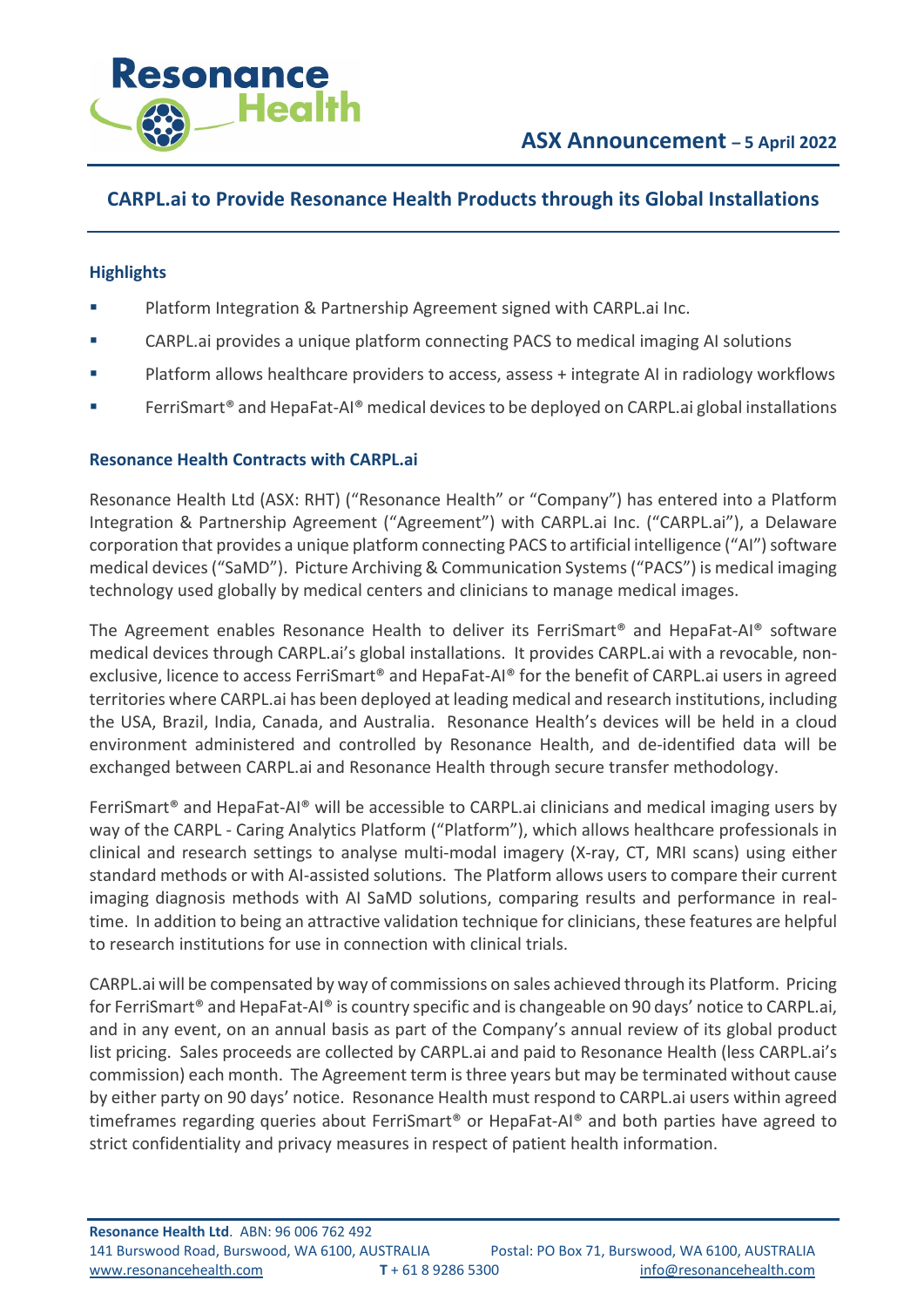

### **About CARPL.al**

CARPL.ai is the world's first testing and deployment platform for medical imaging AI applications, which connects healthcare providers to third party AI applications, helping improve access, affordability and quality of medical care. CARPL.ai data management tools, AI marketplace, annotation and validation modules are used by some of the world's leading healthcare providers, AI researchers, industry teams and startups.

#### **CARPL.al & Resonance Health Comment**

CARPL.ai Chief Executive Officer, Dr. Vidur Mahajan, commented:

*"At CARPL, our vision is to provide healthcare providers a seamless, unified experience across the entire ecosystem of AI developers globally. Our partnership with Resonance Health, a company we have looked up to for many years, is another step in this direction. Resonance Health's solutions are truly unique, and we hope to implement them across our user-base across the world.*

*With the AI ecosystem, and thereby the number of AI applications for radiology, growing at an exponential pace, it is nearly impossible for hospitals and imaging centres to have technocommercial relationships with 10s, if not 100s of developers of AI solutions. CARPL serves as the single integration layer between healthcare providers and AI developers.*

*Apart from clinical deployment, we also intend to help Resonance Health run validation studies for their algorithms. We have run several clinical trials for AI, for FDA and CE approval of these AI."*

Resonance Health Managing Director, Mr. Michell Wells, commented:

*"The partnership with CARPL.ai greatly enhances our service delivery into markets such as India, Brazil, USA, Australia, and Canada. We are delighted to work with the highly skilled CARPL.ai team to deliver our AI medical devices to their customers globally. The CARPL.ai team has created an intelligent platform that integrates SaMD into PACS and clinician workflows.* 

*This opportunity also utilizes our new delivery methodology for our AI services, which sees us moving away from on-premises deployment to controlled cloud-hosting of our devices. This enables a singular master version of all our devices to be held in a Company administered and controlled cloud environment. This is a superior solution and vastly more scalable and cost effective than multiple on-premises deployments.* 

*This new architecture is a recent evolution by our developers providing greater control of our products and intellectual property. The cloud hosted deployment model allows a single, tightly controlled centralised version of the medical devices to be quickly onboarded and simultaneously accessed by multiple users, including channel partners, medical imaging centers and hospitals."*

This announcement has been authorised for release in accordance with the delegated authority of the Board of Directors of Resonance Health Ltd.

For further information please contact:

**Mitchell Wells** Managing Director, Resonance Health Ltd E: mitchellw@resonancehealth.com P: +61 (0)8 9286 5300